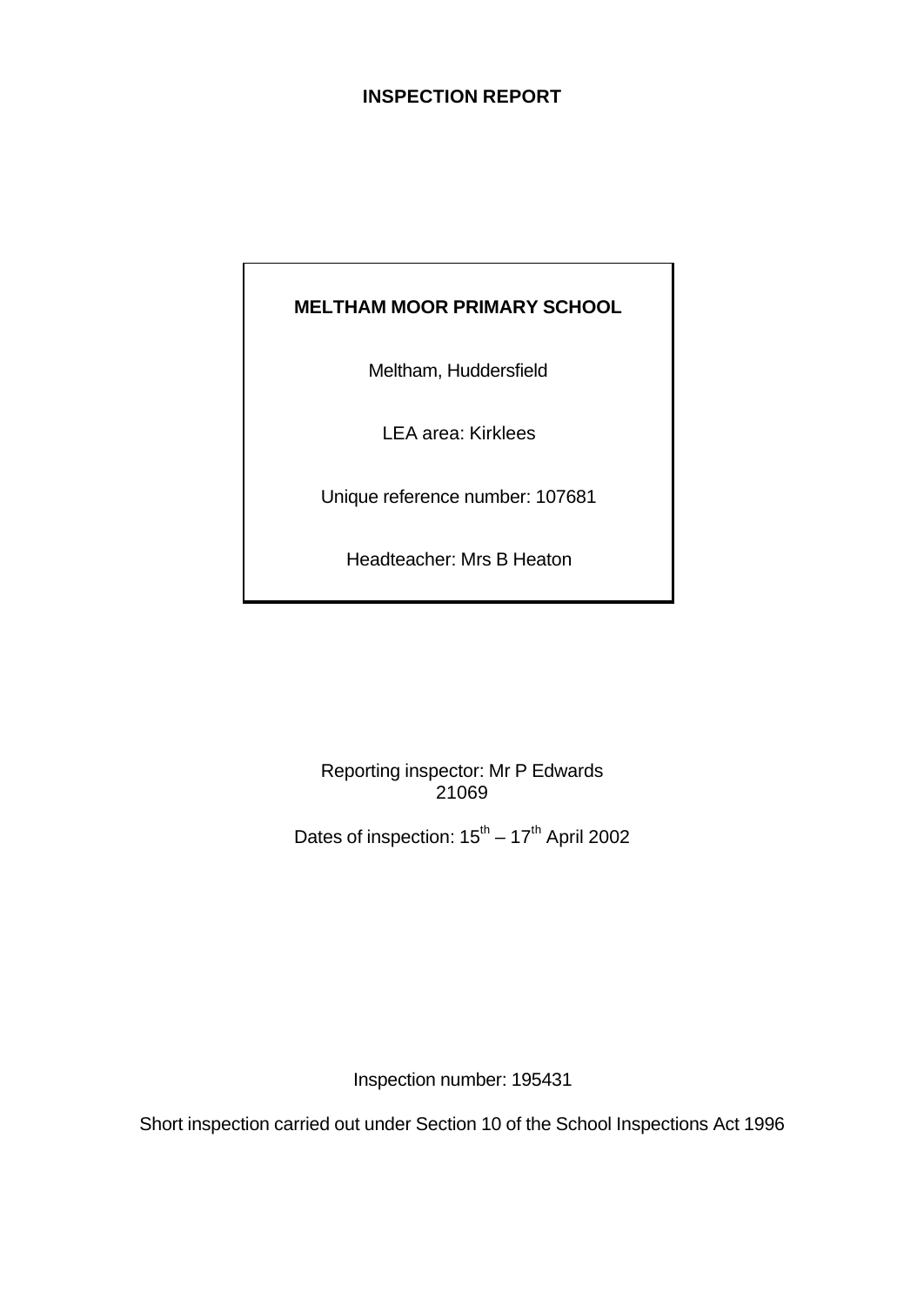# **INFORMATION ABOUT THE SCHOOL**

| Type of school:             | Infant and junior                                                   |
|-----------------------------|---------------------------------------------------------------------|
| School category:            | Community                                                           |
| Age range of pupils:        | 3 to 11 years                                                       |
| Gender of pupils:           | Mixed                                                               |
|                             |                                                                     |
| School address:             | Birmingham Lane<br>Meltham<br>Huddersfield<br><b>West Yorkshire</b> |
| Postcode:                   | HD9 5LH                                                             |
| Telephone number:           | 01484 222614                                                        |
| Fax number:                 | N/a                                                                 |
|                             |                                                                     |
| Appropriate authority:      | The governing body                                                  |
| Name of chair of governors: | Dr B Roberts                                                        |
|                             |                                                                     |

Date of previous inspection: June 1997

#### © Crown copyright 2002

This report may be reproduced in whole or in part for non-commercial educational purposes, provided that all extracts quoted are reproduced verbatim without adaptation and on condition that the source and date thereof are stated.

Further copies of this report are obtainable from the school. Under the School Inspections Act 1996, the school must provide a copy of this report and/or its summary free of charge to certain categories of people. A charge not exceeding the full cost of reproduction may be made for any other copies supplied.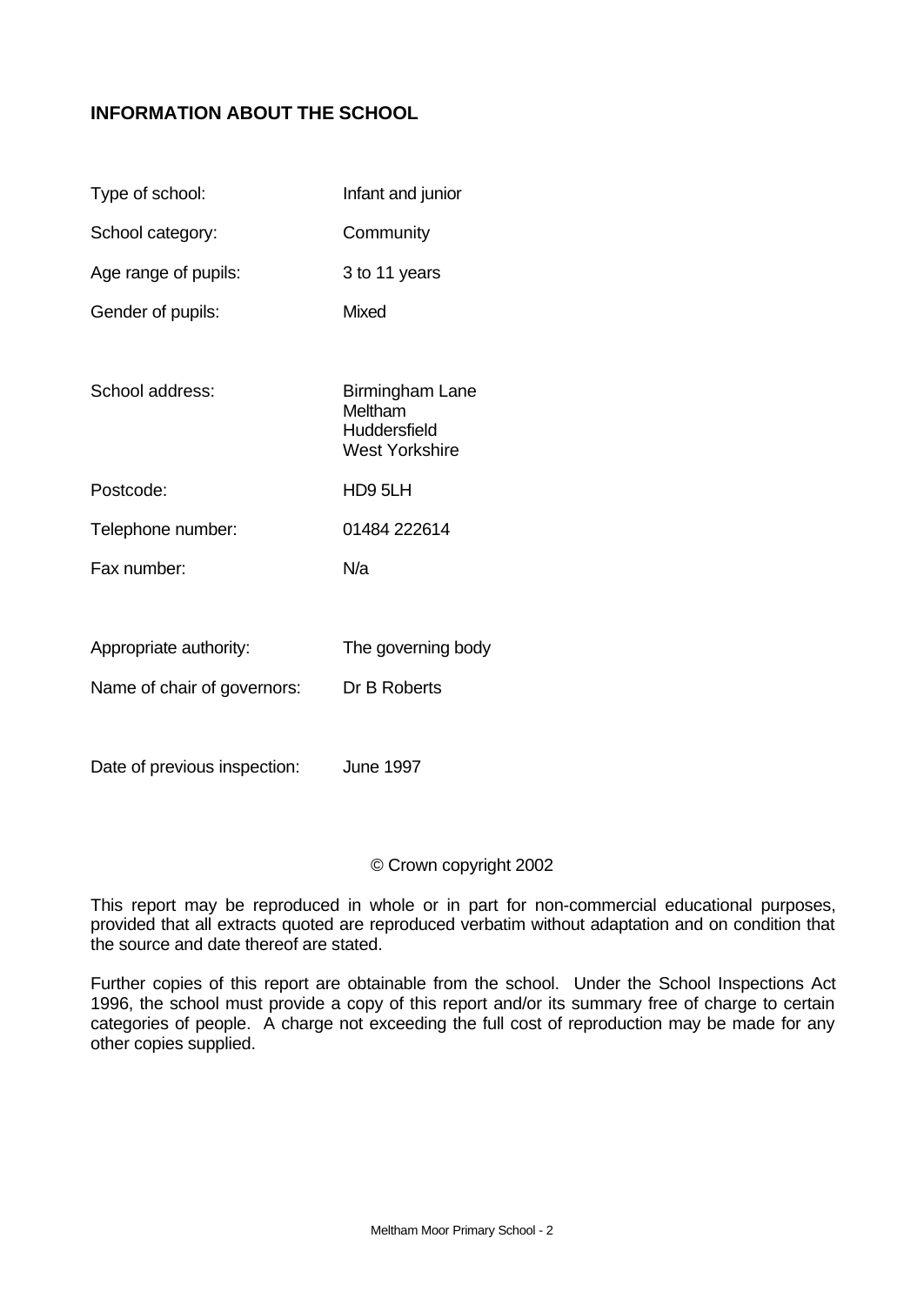# **INFORMATION ABOUT THE INSPECTION TEAM**

| Team members |              |                      |  |
|--------------|--------------|----------------------|--|
| 21069        | Mr P Edwards | Registered inspector |  |
| 9854         | Ms S Drake   | Lay inspector        |  |
| 30398        | Mr C Scola   | Team inspector       |  |

The inspection contractor was:

Bench Marque Limited National Westminster Bank Chambers Victoria Street Burnham-on-Sea Somerset TA8 1AN

Any concerns or complaints about the inspection or the report should be raised with the inspection contractor. Complaints that are not satisfactorily resolved by the contractor should be raised with OFSTED by writing to:

> The Complaints Manager Inspection Quality Division The Office for Standards in Education Alexandra House 33 Kingsway London WC2B 6SE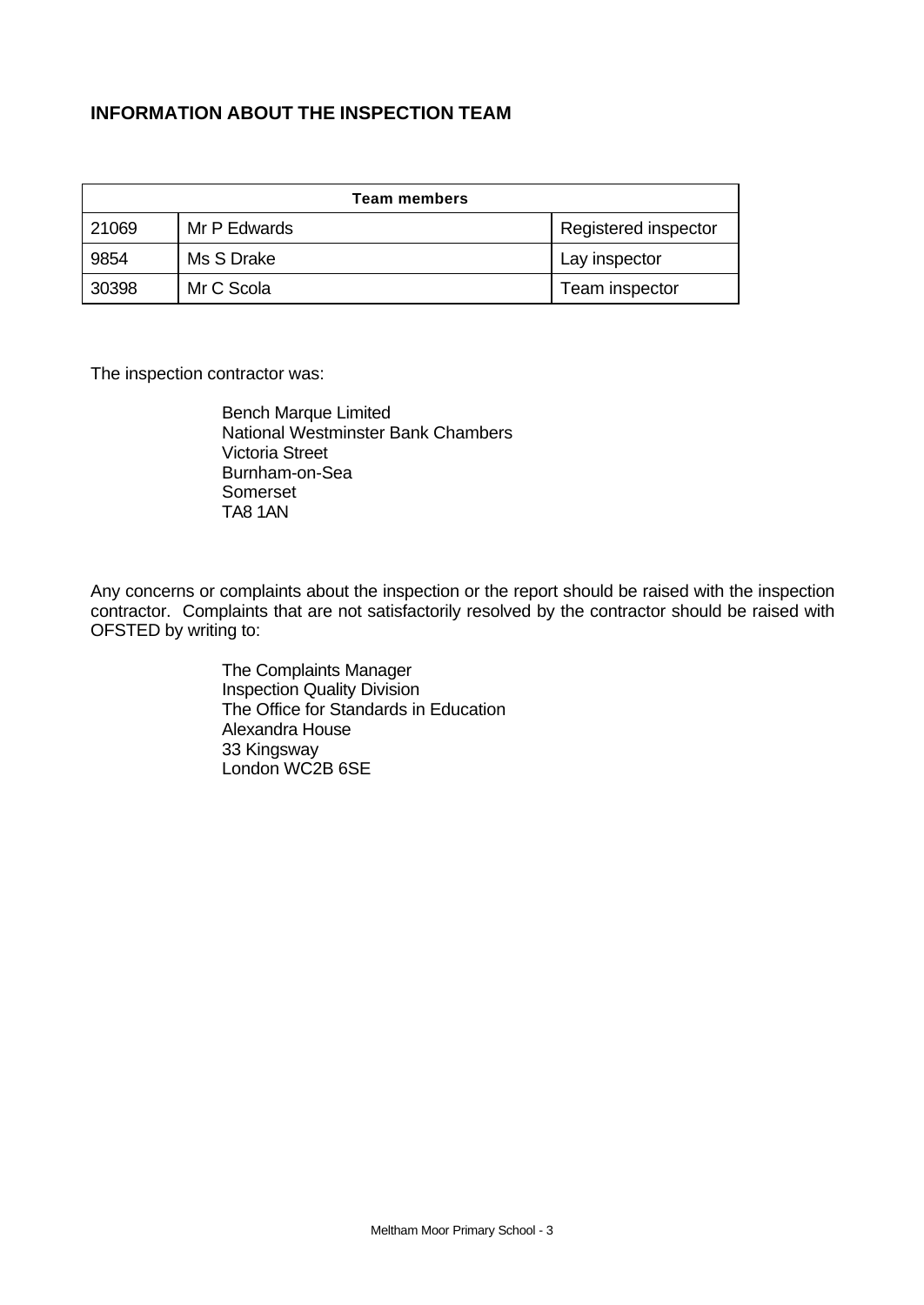# **REPORT CONTENTS**

# **PART A: SUMMARY OF THE REPORT 5**

Information about the school How good the school is What the school does well What could be improved How the school has improved since its last inspection **Standards** Pupils' attitudes and values Teaching and learning Other aspects of the school How well the school is led and managed Parents' and carers' views of the school

# **PART B: COMMENTARY**

| WHAT THE SCHOOL DOES WELL                     |     |
|-----------------------------------------------|-----|
| <b>WHAT COULD BE IMPROVED</b>                 | 13  |
| WHAT SHOULD THE SCHOOL DO TO IMPROVE FURTHER? | 13. |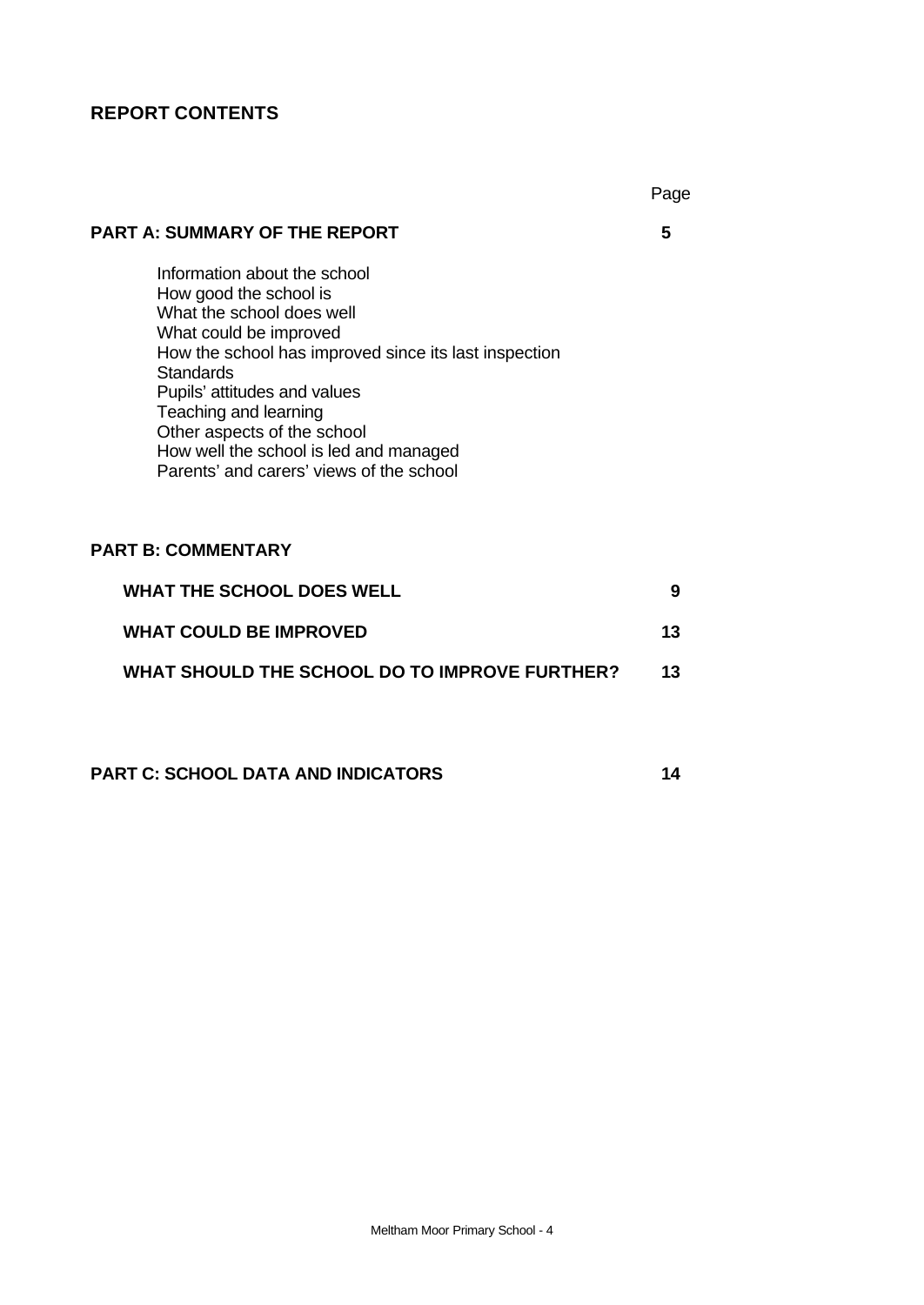# **PART A: SUMMARY OF THE REPORT**

# **INFORMATION ABOUT THE SCHOOL**

Meltham Moor Primary School is an average sized, mixed primary school with an attached nursery class situated in the Holme Valley on the edge of a large residential village, close to Huddersfield. There are 243 pupils on roll in the main school, 124 boys and 119 girls. The nursery class has 36 children who attend either morning or afternoon. Almost all pupils are from white ethnic backgrounds and no pupils are learning English as an additional language. The percentage of pupils eligible for free school meals (23.6%) is broadly average. The percentage of pupils on the school's register of special educational needs (12.9%) is below the national average. The percentage of pupils with statements of special educational needs (1.7%) is broadly in line with the national average. The pupils' attainment on entry to the school is broadly average.

### **HOW GOOD THE SCHOOL IS**

This is an effective school that gives good value for money. In the National Curriculum tests at the end of Key Stage 2 the pupils achieve standards that are in line with the national average in English and well above average in mathematics and science. All of the pupils, including those with special educational needs, make good progress and this is due to the quality of teaching which is good overall. The pupils have very positive attitudes towards school and behave well. The headteacher provides strong, effective leadership and is well supported by staff and governors. All of the staff work well together, and this engenders a strong and happy team spirit.

#### **What the school does well**

- The pupils achieve well above average standards in mathematics and science by the time they leave the school.
- The children in the Foundation Stage are provided with a very good start to their education.
- The pupils are provided with a rich and varied curriculum that is enhanced by a wide range of out-of-school activities.
- Very good strategies have been introduced to improve the pupils' behaviour and personal responsibility and to develop positive attitudes towards work.
- The headteacher provides very good leadership and is well supported by the governors and the hard working and committed staff.

#### **What could be improved**

- Standards achieved by the pupils in mathematics by the end of Key Stage 1.
- The development of writing skills throughout the school.

*The areas for improvement will form the basis of the governors' action plan.*

# **HOW THE SCHOOL HAS IMPROVED SINCE ITS LAST INSPECTION**

The school has made good progress since the last inspection. The pupils' performance in the National Curriculum tests has been maintained. Over 12 per cent of the teaching was unsatisfactory at the time of the last inspection and this has been eradicated. The key issues from the last inspection have been dealt with successfully. There is an equitable distribution of curriculum responsibilities for subject co-ordinators and they, together with the senior management team, are generally effective in monitoring standards. In the short time that she has been at the school the headteacher has developed a realistic school improvement plan.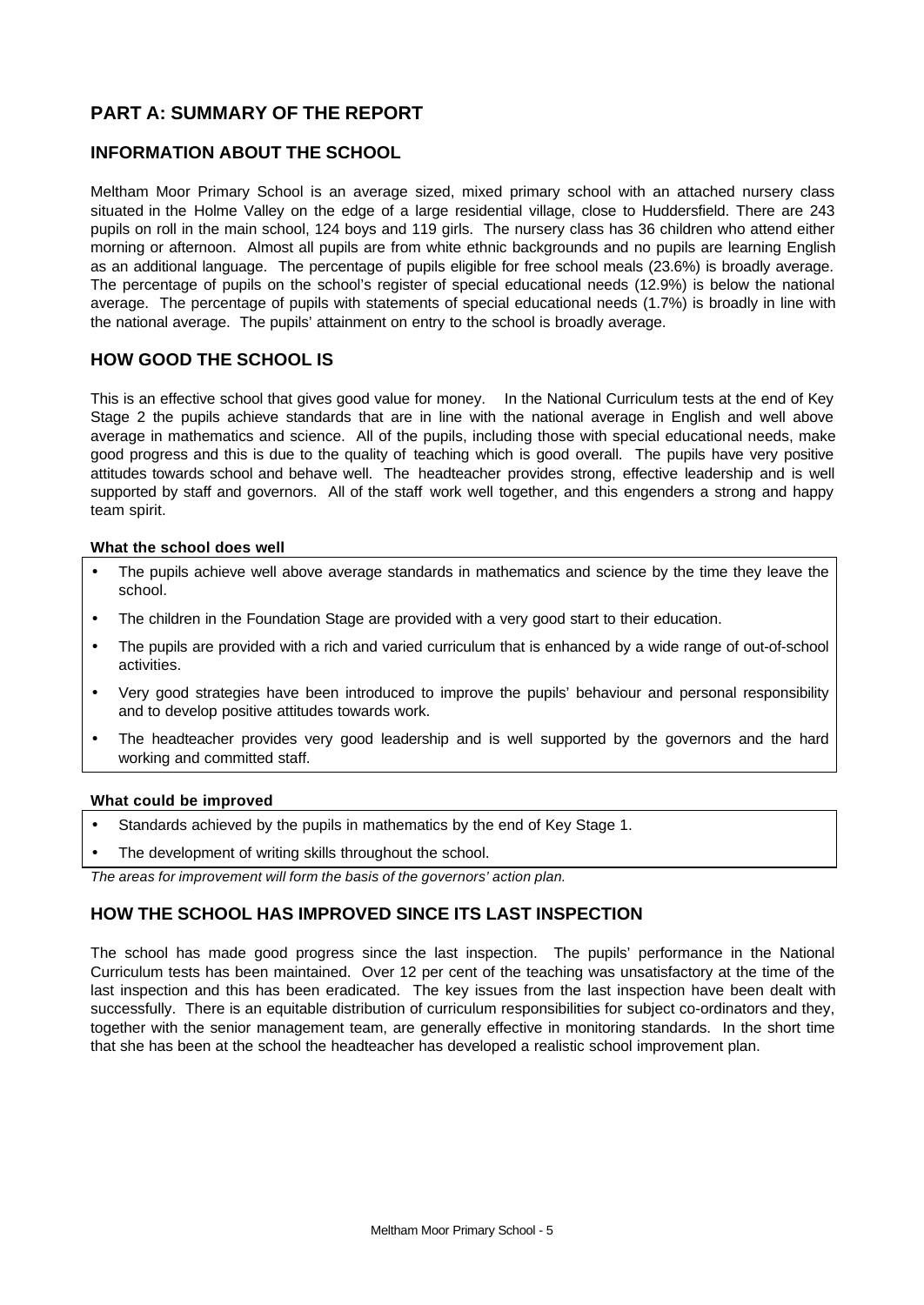# **STANDARDS**

The table shows the standards achieved by pupils at the end of Year 6 based on average point scores in National Curriculum tests.

|                    | compared with |             |      |                    |                                     |        |
|--------------------|---------------|-------------|------|--------------------|-------------------------------------|--------|
| Performance in:    |               | all schools |      | similar<br>schools | Key                                 |        |
|                    | 1999          | 2000        | 2001 | 2001               | very high                           | A*     |
| English            | D             | С           | C    | B                  | well above average above<br>average | A<br>B |
| <b>Mathematics</b> | С             | B           | Α    | A*                 | average<br>below average            | С<br>D |
| Science            | ⌒             | A           | Α    | A                  | well below average                  | E      |

| Key                                                                                                |                              |
|----------------------------------------------------------------------------------------------------|------------------------------|
| very high<br>well above average above<br>average<br>average<br>below average<br>well below average | д*<br>А<br>в<br>C<br>I)<br>F |
|                                                                                                    |                              |

When the children enter the nursery, their attainment is broadly average. Most make good progress during their time in the nursery and the reception class and are likely to achieve the early learning goals in all areas of learning by the time they enter Year 1.

At the end of Key Stage 1, the 2001 National Curriculum test results show the pupils' attainment in reading and writing to be in line with the national average and well above the average for similar schools. The pupils' attainment in mathematics is well below the national average and below the average for similar schools. The proportion of pupils attaining the higher level (Level 3) in reading and writing is broadly average, but it is below average for mathematics. The proportion of pupils attaining the expected level in the National Curriculum teacher assessments for science is average. Inspection evidence confirms that current Year 2 pupils are achieving similar standards to the national tests. The pupils could achieve higher standards in mathematics by the end of Key Stage 1 if they were presented with more challenging activities.

At the end of Key Stage 2, the 2001 National Curriculum test results show the pupils' attainment in English to be in line with the national average and well above average in mathematics and science. When compared with similar schools, attainment is above average in English, well above average in science and very high in mathematics. Inspection evidence again confirms that current standards are in line with the results of the national tests. In both key stages, the school has recognised the need to present the pupils with more opportunities to develop their writing skills.

The pupils achieve good standards in music, design and technology and information and communication technology in both key stages.

| <b>Aspect</b>                             | <b>Comment</b>                                                                                                                                                                                       |
|-------------------------------------------|------------------------------------------------------------------------------------------------------------------------------------------------------------------------------------------------------|
| Attitudes to the school                   | Very good. The pupils enjoy coming to school and are enthusiastic in their<br>work.                                                                                                                  |
| Behaviour, in and out of<br>classrooms    | Good. Most pupils behave well in lessons. Playtimes and lunchtimes are<br>enjoyable occasions with the pupils participating in a good range of activities<br>provided for them.                      |
| Personal development and<br>relationships | Good. The pupils are willing and respond well to opportunities to take on<br>responsibility. The relationships between staff and pupils are very good and<br>help to develop the pupils' confidence. |
| Attendance                                | Good. The overall attendance figures for the last year were above the national<br>average and the rate of unauthorised absence was below average.                                                    |

# **PUPILS' ATTITUDES AND VALUES**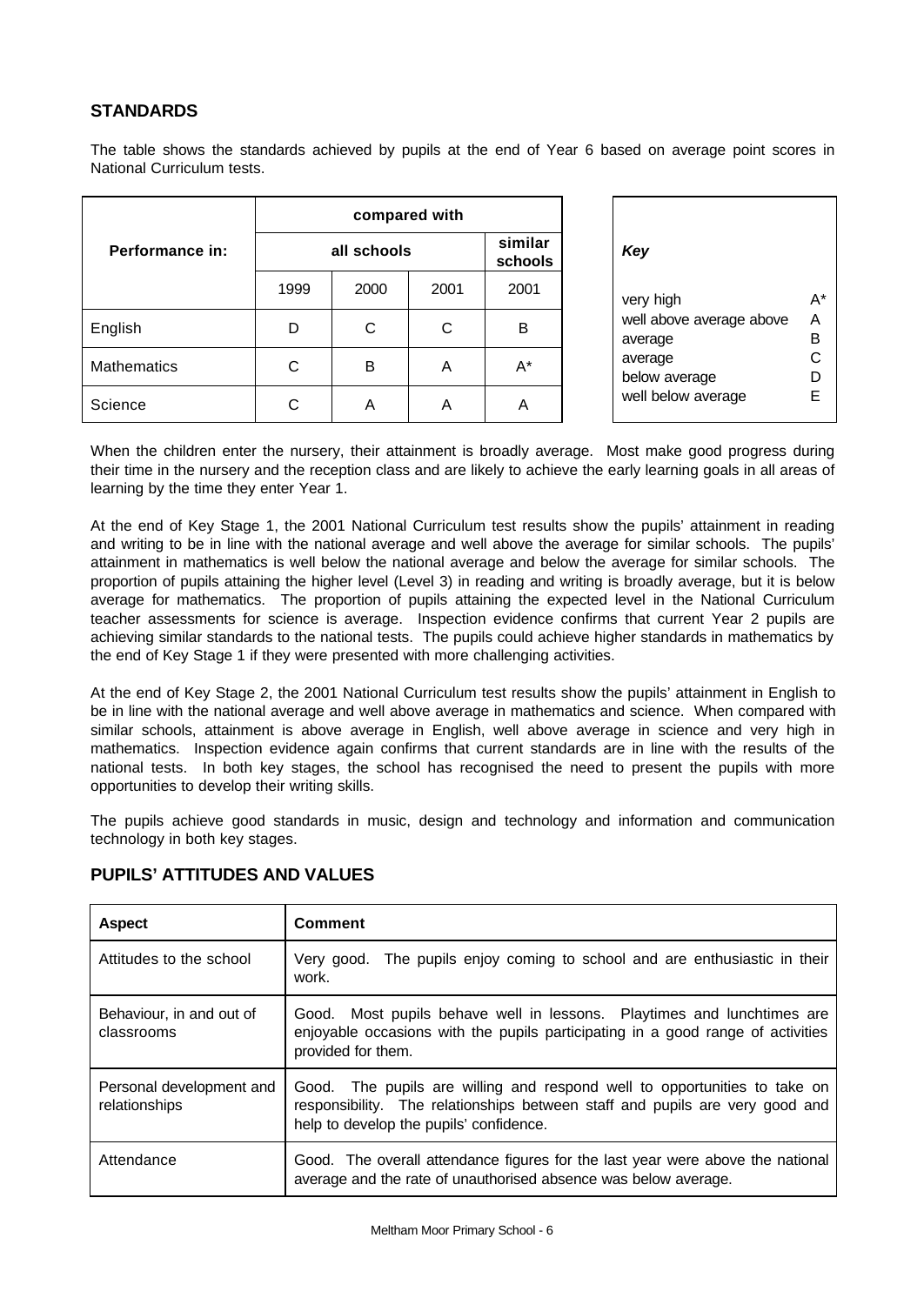# **TEACHING AND LEARNING**

|                            | Teaching of pupils in:   Nursery and reception | Years $1 - 2$ | Years $3-6$ |
|----------------------------|------------------------------------------------|---------------|-------------|
| <b>Quality of teaching</b> | Very good                                      | Satisfactory  | Good        |

*Inspectors make judgements about teaching in the range: excellent; very good; good; satisfactory; unsatisfactory; poor; very poor. 'Satisfactory' means that the teaching is adequate and strengths outweigh weaknesses.*

The quality of teaching is good overall. Teaching and learning in the Foundation Stage is very good. Lessons are planned effectively and all areas of the curriculum are given wide coverage. This enables the children to make very good gains in their learning.

Teaching and learning are satisfactory overall in Years 1 and 2, although there are examples of good teaching. The teachers plan lessons well and assess the pupils' work effectively. However, particularly in mathematics, the work is not always matched well to the pupils' level of ability and they do not make the progress of which they are capable. The quality of teaching and learning is good overall in Key Stage 2. There are examples of very good teaching towards the end of the key stage and this has a significant impact on how well the pupils achieve, particularly in mathematics and science.

The literacy and numeracy strategies have generally been implemented effectively and are having a positive impact on pupils' learning in English and mathematics, particularly at the end of Key Stage 2. There is a lack of challenge and pace in some Key Stage 1 lessons which result in the pupils not achieving as well as they should. There is evidence of very good teaching in Key Stage 2 and this is enabling a significant number of pupils to attain standards that are better than the national expectations.

The school has rightly identified the pupils' writing skills as an area for development. The teachers need to provide the pupils with more opportunities to improve their writing skills. In some classes, the overuse of worksheets inhibits the pupils' skills in this aspect.

| <b>Aspect</b>                                                                                        | <b>Comment</b>                                                                                                                                                                                                                                                                                                                                                                                                                             |
|------------------------------------------------------------------------------------------------------|--------------------------------------------------------------------------------------------------------------------------------------------------------------------------------------------------------------------------------------------------------------------------------------------------------------------------------------------------------------------------------------------------------------------------------------------|
| The quality and range of the<br>curriculum                                                           | Good. The children in the Foundation Stage are provided with a very good<br>range of interesting activities. The school gives a high priority to teaching<br>literacy and numeracy and this is helping to raise standards. A good range of<br>visits and visitors adds significantly to the quality of provision. The pupils are<br>provided with a very good range of out-of-school activities.                                           |
| Provision for pupils with<br>special educational needs                                               | Good. There is early identification of pupils with special educational needs and<br>the school provides an appropriate level of support to ensure they make the<br>progress of which they are capable.                                                                                                                                                                                                                                     |
| Provision for pupils'<br>personal, including spiritual,<br>moral, social and cultural<br>development | Very good. Staff are very good role models and very clear codes of behaviour<br>have been introduced. The very good moral provision helps the pupils to<br>develop a mature attitude towards others. Good provision is made for the<br>pupils' spiritual and cultural development. The very good provision for social<br>development is aided significantly through the well-organised sessions which<br>help the pupils resolve conflict. |
| How well the school cares<br>for its pupils                                                          | There are good procedures in place for child protection and for looking after the<br>pupils. There are very good procedures in place for monitoring the pupils'<br>progress in English, mathematics and science and for monitoring and improving<br>behaviour. This is a factor in the pupils' positive attitudes and is helping to raise                                                                                                  |

# **OTHER ASPECTS OF THE SCHOOL**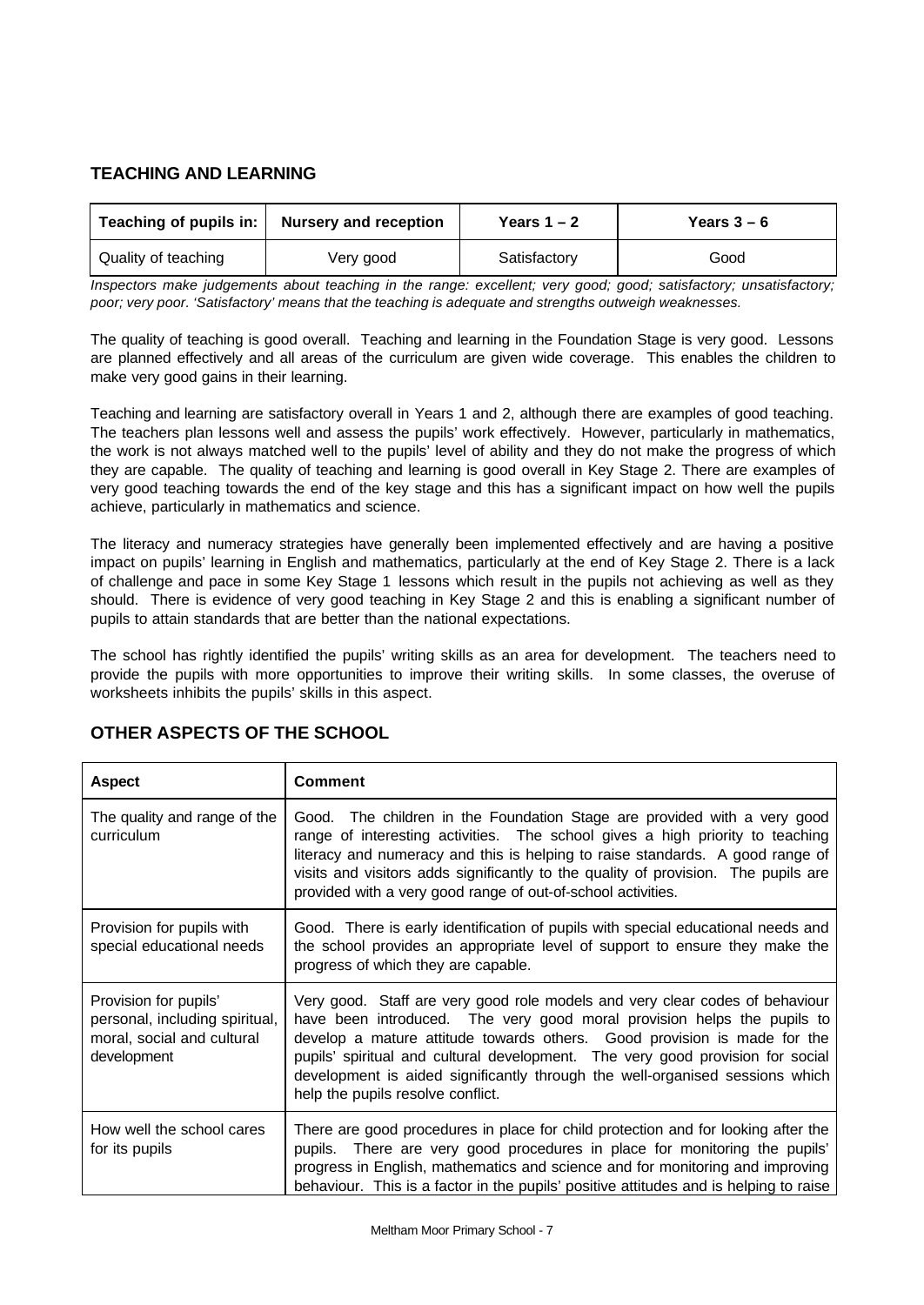| - - - -<br>$\sim$<br>SIA.<br>andarus.<br>. |
|--------------------------------------------|
|                                            |

There are good links with the parents who demonstrate a keen interest in their children's work and are supportive of the school. The quality of reports to parents outlining pupils' progress is satisfactory but some contain insufficient detail about what the pupils need to do to improve their work.

# **HOW WELL THE SCHOOL IS LED AND MANAGED**

| <b>Aspect</b>                                                             | Comment                                                                                                                                                                                                                                                                                                                                                                                                                                                                |
|---------------------------------------------------------------------------|------------------------------------------------------------------------------------------------------------------------------------------------------------------------------------------------------------------------------------------------------------------------------------------------------------------------------------------------------------------------------------------------------------------------------------------------------------------------|
| Leadership and<br>management by the<br>headteacher and other key<br>staff | The headteacher provides strong leadership and has been instrumental in<br>raising morale amongst the staff. The team spirit is very good. Some co-<br>ordinators are new to their posts and have not had time to make a significant<br>impact. However, all are committed, hard working and keen to raise standards<br>further.                                                                                                                                       |
| How well the governors<br>fulfil their responsibilities                   | The governing body is very supportive and has a good understanding of the<br>strengths and weaknesses of the school. It is fully involved in strategic and<br>financial planning. A small number of omissions from the governors' annual<br>report and the school brochure were brought to the attention of the school.                                                                                                                                                |
| The school's evaluation of<br>its performance                             | The governors, headteacher and staff analyse the results of National Curriculum<br>tests. Progress of individual pupils is carefully analysed and the school actively<br>seeks ways to improve its provision.                                                                                                                                                                                                                                                          |
| The strategic use of<br>resources                                         | The school makes very good use of staff, learning resources and the<br>accommodation. It applies the principles of best value by seeking quotations for<br>services and selecting the most cost effective options. The school makes<br>effective use of specific grants, especially funding for pupils with special<br>educational needs. It has been successful in attracting additional grants to<br>improve the information and communication technology provision. |

The very good accommodation is well maintained and the hardworking staff provide the pupils with a very attractive learning environment. There is an adequate number of appropriately qualified staff and a good range of learning resources.

# **PARENTS' AND CARERS' VIEWS OF THE SCHOOL**

| What pleases parents most |                                                                       | What parents would like to see improved |                                                                                  |
|---------------------------|-----------------------------------------------------------------------|-----------------------------------------|----------------------------------------------------------------------------------|
| $\bullet$                 | The standards achieved by the children and the<br>progress they make. | ٠                                       | The homework provision $-$ some feel there is too<br>much and others too little. |
|                           | Children enjoy school and behave well.                                |                                         | The range of out-of-school activities.                                           |
|                           | Parents can raise concerns with staff.                                |                                         |                                                                                  |
| $\bullet$                 | Teaching is good and the children are expected to<br>work hard.       |                                         |                                                                                  |

The inspection team agrees with the parents' positive comments. The amount of homework is generally appropriate for the age of the pupils. There is a good range of out-of-school activities that enrich the curriculum.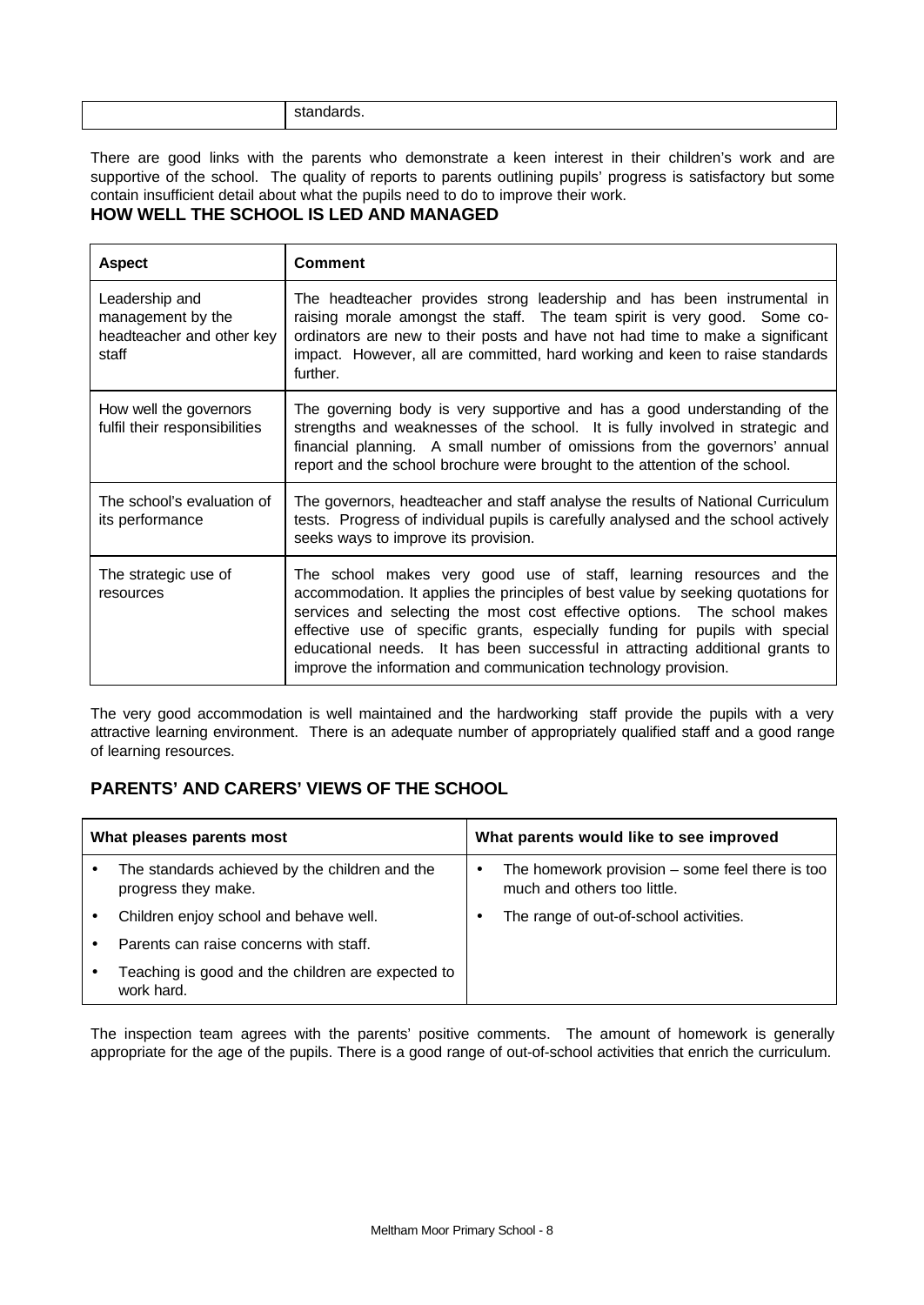# **PART B: COMMENTARY**

# **WHAT THE SCHOOL DOES WELL**

# **The pupils achieve well above average standards in mathematics and science by the time they leave the school.**

- 1. When children start school, they have a range of skills but generally these are broadly in line with what is expected. The children make good progress in the nursery and reception classes and generally satisfactory progress in Key Stage 1. The pupils make good progress overall in Key Stage 2 and frequently better progress towards the end of the key stage.
- 2. By the time they leave school at the age of eleven, most pupils are achieving standards that are at least in line with the national expectations in mathematics and science. The 2001 National Curriculum test results show that the pupils' attainment in mathematics and science is well above the national average. The proportion of pupils achieving the expected level (Level 4) in mathematics is well above average and in science it is above average. In both subjects, the proportion of pupils attaining the higher Level 5 is well above the national average.
- 3. The expectations of what the pupils can achieve by the end of Key Stage 2 are high and the pupils live up to these expectations by achieving high standards. There is a brisk pace to numeracy lessons in the juniors and the pupils respond with enthusiasm. The scrutiny of the pupils' books indicates a high standard of work by the end of Year 6. It is evident from the inspection that the pupils are not only good at written calculations but their mental ability in mathematics is of a similar standard. Lessons start with a rapid mental arithmetic activity and pupils are called upon to recall number facts quickly and to justify their responses and consider alternative strategies. By the age of eleven most pupils have a secure understanding of place value, calculating accurately using numbers to three decimal places. The pupils are good at applying their knowledge to new situations. Pupils are given good opportunities to devise methods to solve mathematical problems, for example how to find the weight of a grain of rice.
- 4. Standards in science are above average by the age of eleven. Good emphasis is given to attainment target one – experimental and investigative science. The pupils make predictions and hypotheses and they are able to organise tests and experiments to investigate these. By the end of Key Stage 2, the pupils are confident in organising and conducting a fair test. Lesson observations and the analysis of work show that their investigative skills are well learnt. The pupils use their mathematical skills and knowledge very well to record their findings and results in a variety of ways, for example as charts, graphs and tables. The pupils organise themselves well to work in groups, working collaboratively and sharing equipment and ideas. They measure liquids accurately and are competent using equipment such as spring balances, thermometers and stop watches.
- 5. The pupils perform well in the national tests in science and mathematics as a result of the good preparation they receive. They know what is expected of them in the tests and they receive good guidance on how to answer questions. As a result, they approach the tests with confidence.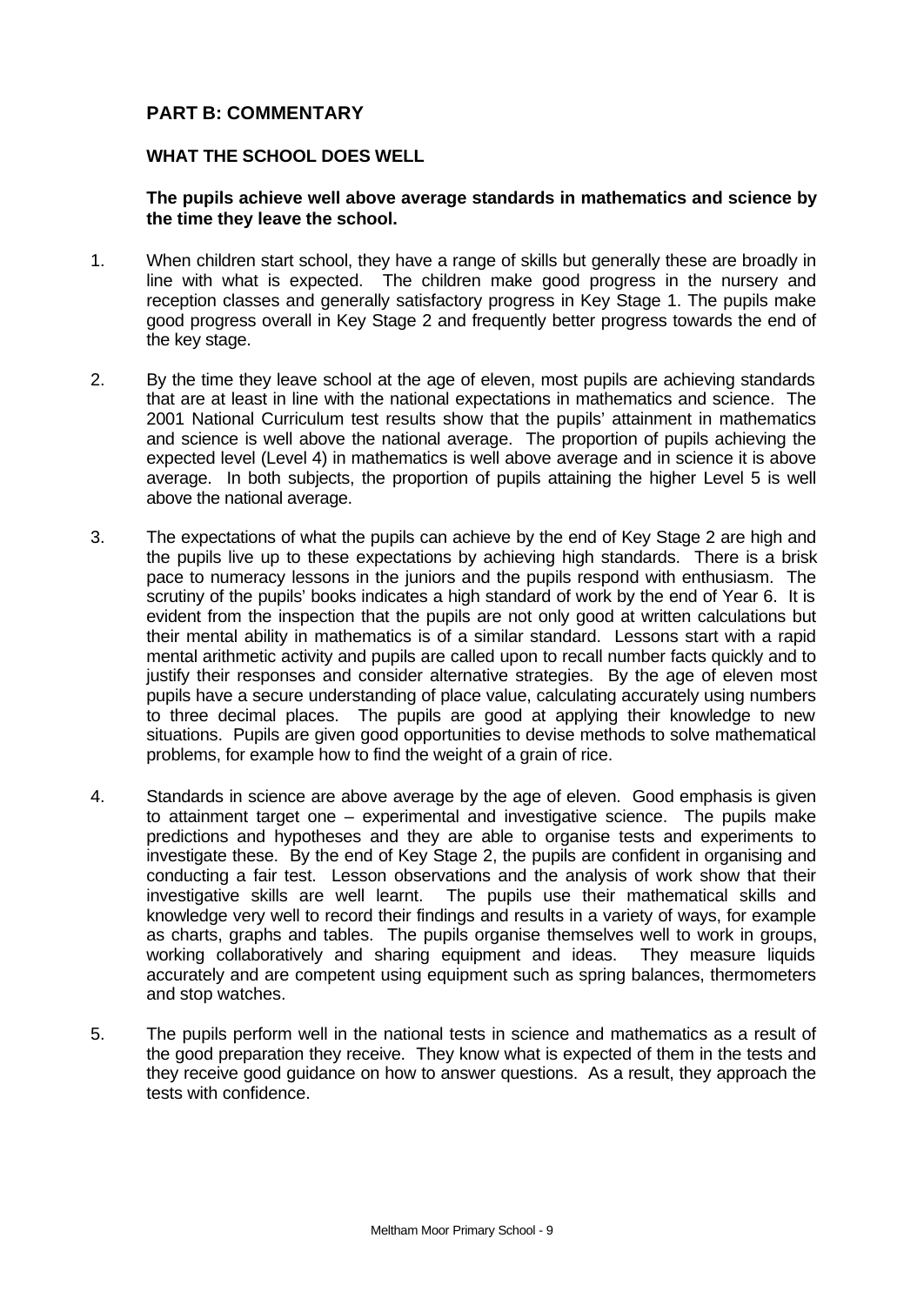## **The children in the Foundation Stage are provided with a very good start to their education.**

- 6. The arrangements for the nursery and reception classes have been altered. The classes are no longer separated and all children are taught in an 'Early Years Unit' which is providing them with a very good start to their education. The outdoor area is stimulating and challenging and provides all children with a suitable curriculum, which is well planned to meet their needs. Funding for additional facilities has been made available and the project has been well managed, ensuring the principles of 'best value' have been followed successfully.
- 7. The teaching in the nursery and reception classes is very good and the children are now making very good progress. Teaching is also very good for the more able pupils as well as those with special educational needs. The learning activities are very well planned and taught, so the children's skills are developed effectively according to their stage of maturity. Learning is fun and the staff have created an exciting learning environment that makes the children want to take part and to be involved. The staff encourage the children to make choices, take turns and to share things with their friends and this helps to develop their confidence. This has a significant impact on their learning. For example they happily share musical instruments during choice time outside.
- 8. Most of the children are on course to achieve the early learning goals by the time they enter Year 1. Early writing skills are developed well and many children can write their name as well as a number of letters and words. The older children write simple stories which are illustrated with pictures and show a satisfactory standard in this area of learning. Wherever possible the staff provide the children with opportunities to develop their recognition of letter sounds. For example, when the children throw beanbags into a hoop they are encouraged to say the letters that have been written inside. There are good opportunities for role-play and the children draw on their own feelings when taking part, demonstrating good development of their social skills.
- 9. The children enjoy mathematical activities and most children are likely to exceed the early learning goals in this area by the time they enter Year 1. More able children successfully add single digit numbers together and they demonstrate a secure understanding of counting larger numbers up to 20. The children are curious about the world around them and older ones are competent in using the computer. They use the mouse accurately to move the cursor around the screen, choosing items of clothing to dress a teddy bear.
- 10. The staff work together very effectively and provide the children with a lively and stimulating curriculum. A particular strength of the staff is their understanding of how young children learn. They know when to allow the children to find things out for themselves and when to intervene and give support so that the children's learning moves on at a good pace. All of the boys and girls, including those with special educational needs, make very good gains in their learning because of the high quality teaching and support, the positive relationships between staff and children, the very good planning and the pleasant learning environment.

# **The pupils are provided with a rich and varied curriculum that is enhanced by a wide range of out-of-school activities.**

11. The headteacher and staff do their best to ensure that all pupils are provided with an exciting curriculum that will make them want to learn and encourage them to do their best. Teachers work hard to ensure the pupils achieve high standards by the time they leave the school and, as outlined earlier in the report, they have been very successful in mathematics and science. Standards in information and communication technology and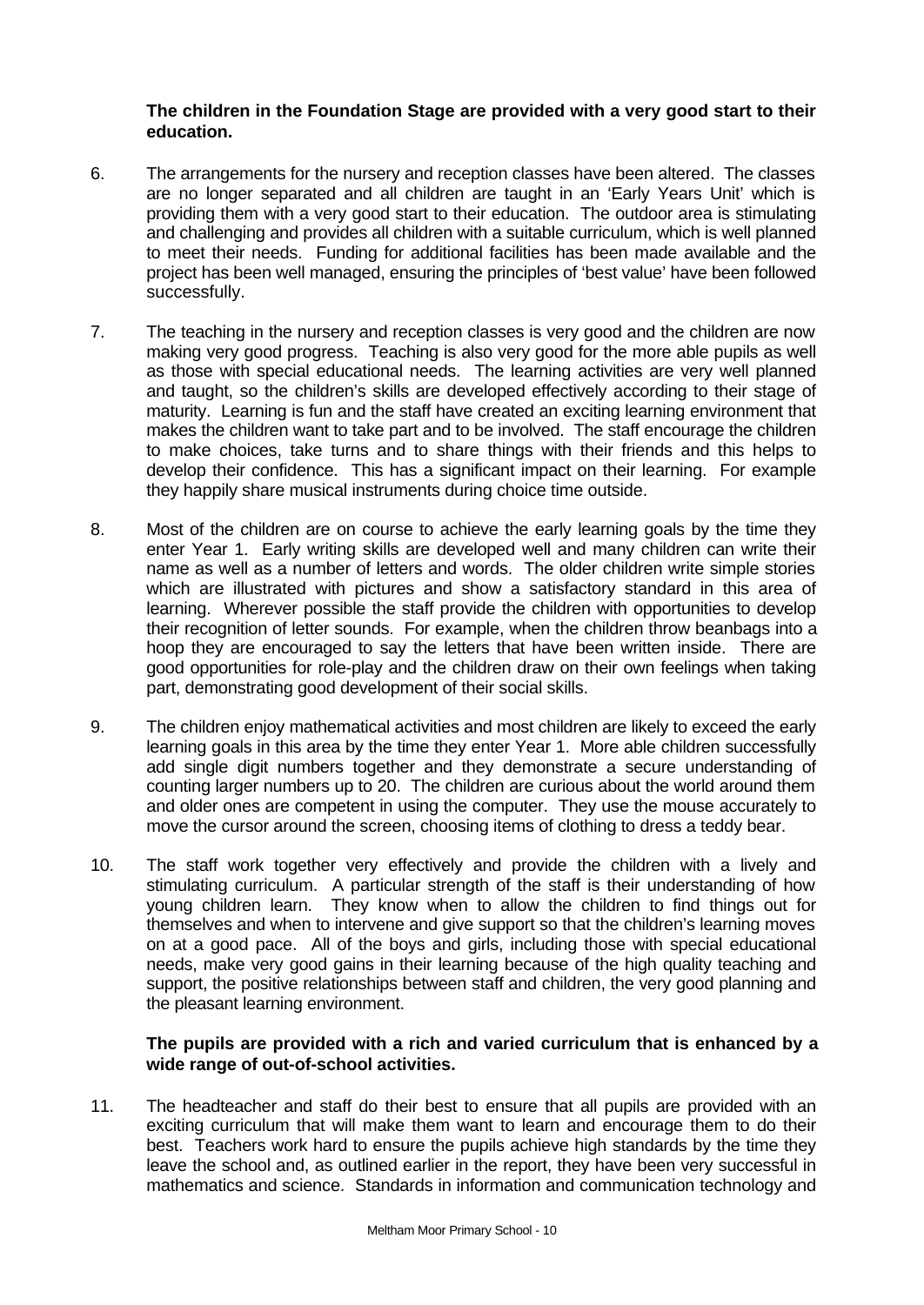design and technology continue to improve and the staff have worked hard to ensure the pupils are now provided with a balanced curriculum.

- 12. All parts of the basic curriculum are challenging and interesting. This is due to the teachers' skills and enthusiasm as well as a determination to ensure that each pupil achieves his or her potential. Relationships are very good and the teaching is generally challenging, providing a curriculum that is interesting and varied. There has recently been a strong emphasis on citizenship. The merit awards and the special mention assemblies provide many opportunities for the pupils to co-operate and to do their best. Discussions with the pupils show that they have a secure understanding about playing an active role in the school community as well as in the wider community. They are willing to help and support one another and they are able to talk about difficult issues such as the consequences of poor behaviour and its impact on school and home.
- 13. Very good use is made of visits to enhance the curriculum. A visit to one museum as part of a study on the Egyptians led the Year 6 pupils to produce a good range of interesting writing. In addition to developing the pupils' subject knowledge, these visits also enhance their personal and social development. There is a good range of activities that take place at lunchtime and after school. The school provides the pupils with very good opportunities to develop their musical skills and the contribution made by teaching and learning support staff is noteworthy. The contribution of learning support staff has been a contributory factor in raising standards in information and communication technology, and the lunchtime club is also appreciated by the pupils. A range of sporting activities, including cross-country, football and netball, also enhances the curriculum although these activities are affected by the inclement weather which often makes the field unusable.

### **Very good strategies have been introduced to improve the pupils' behaviour and personal responsibility and to develop positive attitudes towards work.**

- 14. At the beginning of the year the behaviour of a small number of pupils was causing concern and, as a result, processes were introduced to improve the standard. Underpinning the behaviour policy is the right of all children to be able to learn without disruption. All pupils, parents and staff are aware of the procedures. The parents expect high standards of behaviour and almost all pupils adhere to the school and class rules and behave well.
- 15. Pupils enjoy coming to school and the overall quality of their behaviour is good. In classes and around the school, the overwhelming majority of pupils are well behaved. In lessons, most pupils have very positive attitudes towards learning. From the nursery and reception classes through to Year 6, the pupils work willingly and with enthusiasm. They persevere with their work and are proud of their achievements. Year 6 pupils were keen to talk about their design and technology work and Year 3 pupils enthused when logging into their own file during an information and communication technology lesson. Relationships between pupils and between staff and pupils are very good. The good behaviour and quality of relationships help to eliminate any minor disagreements between pupils and instances of bullying are rare. The attendance of most pupils is good, as is their punctuality. Where attendance is good, it supports their learning. The pupils show respect in the way in which they receive visitors, appreciate the success of their peers, care for their environment and accept differing values and beliefs.
- 16. The provision for the pupils' moral and social development is very good. In many lessons the pupils are encouraged to take responsibility for their work and behaviour. The occurrence of group work and work in pairs provides good opportunities to develop social skills and the pupils enjoy these occasions. The opportunities taken in lessons are well managed by the teachers and the pupils listen well to each other. They share ideas and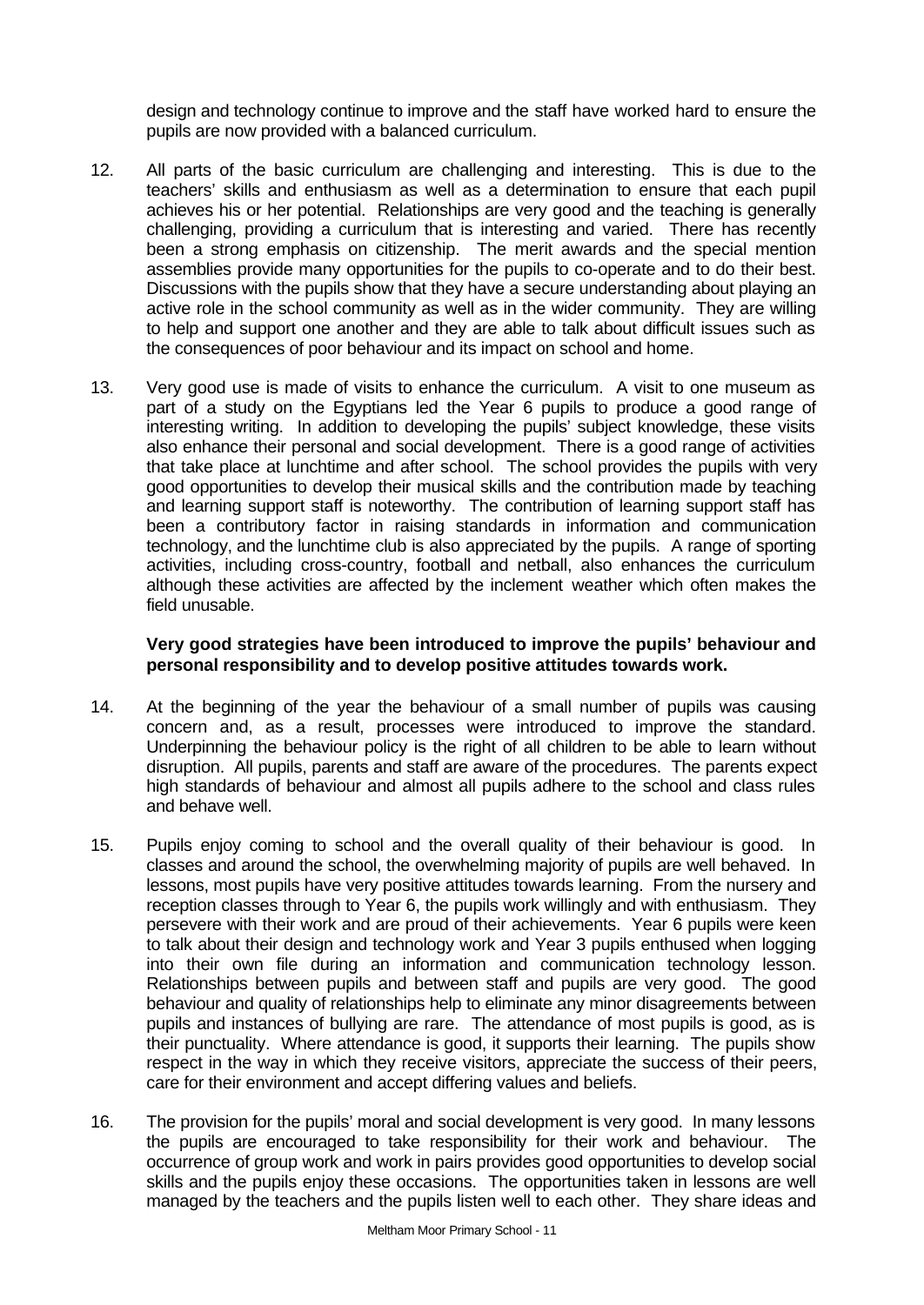resources willingly. The pupils respond well to opportunities to exercise responsibility. Pupils support a number of charities and talk warmly of the bring-and-buy sales and other activities with which they are associated. Those pupils who sing in the choir and play musical instruments talk enthusiastically about the concerts they have performed in church and in the town and they obviously enjoyed participating. Within school, the pupils act as monitors, take the initiative in lessons and older pupils are very sensitive and responsible in their work with infant children and as lunchtime monitors. They take advantage of the extra-curricular activities, which provide them with opportunities to mix socially and work together with other pupils.

17. The introduction of a school council has been effective in enabling the pupils to put forward their views. The pupils appreciate the opportunity to contribute and feel that the headteacher listens to what they have to say and, as a result, they feel valued. The pupils respond very well to the provision for personal development. The effective structures promote good standards of behaviour, attitudes and personal development and this makes a good contribution to the academic standards being achieved.

# **The headteacher provides very good leadership and is well supported by the governors and the hard working and committed staff.**

- 18. The school has undergone a period of turmoil during which the school was without a permanent headteacher. During this period, there was a feeling amongst parents that there was a lack of direction for the school. Some believe this was a reason why the behaviour of some pupils deteriorated. Since her arrival at the school the headteacher has raised morale and confidence and there is a feeling that the school is again moving forward. The inspectors endorse this view. The governors show great commitment to the school and actively support developments but the headteacher is the driving force behind new initiatives. She leads a hardworking and dedicated staff very well. High expectations and a determination to raise standards are shared goals. This is evidenced in the high standard of the pupils' work, presentation, the improving behaviour and the high quality displays around the school.
- 19. The headteacher has established effective systems to monitor the pupils' progress through the school and to enable challenging targets to be set for them. This process is providing challenge for the teachers as well as for the pupils. The headteacher is directly involved in the target setting and she is aware of where potential difficulties lie. Additional support has been provided to enable pupils to achieve their potential. There are still areas where standards are not as high as they should be, but the headteacher has identified them accurately and strategies are in place to ensure they are addressed.
- 20. The headteacher has a clear vision for the school and the detail required to achieve these long-term goals is set out clearly in the school improvement plan. The emphasis is rightly on raising standards and all subject co-ordinators are playing a full role in this.
- 21. Although the school is very much geared to sustaining and raising standards, considerable emphasis is placed on the very positive and supportive ethos of the school. Relationships and responsibilities are effectively developed through assemblies where good behaviour and positive attitudes towards work are effectively emphasised. The requirement for all pupils to be respectful, reasonable and responsible is helping to improve behaviour and raise academic standards.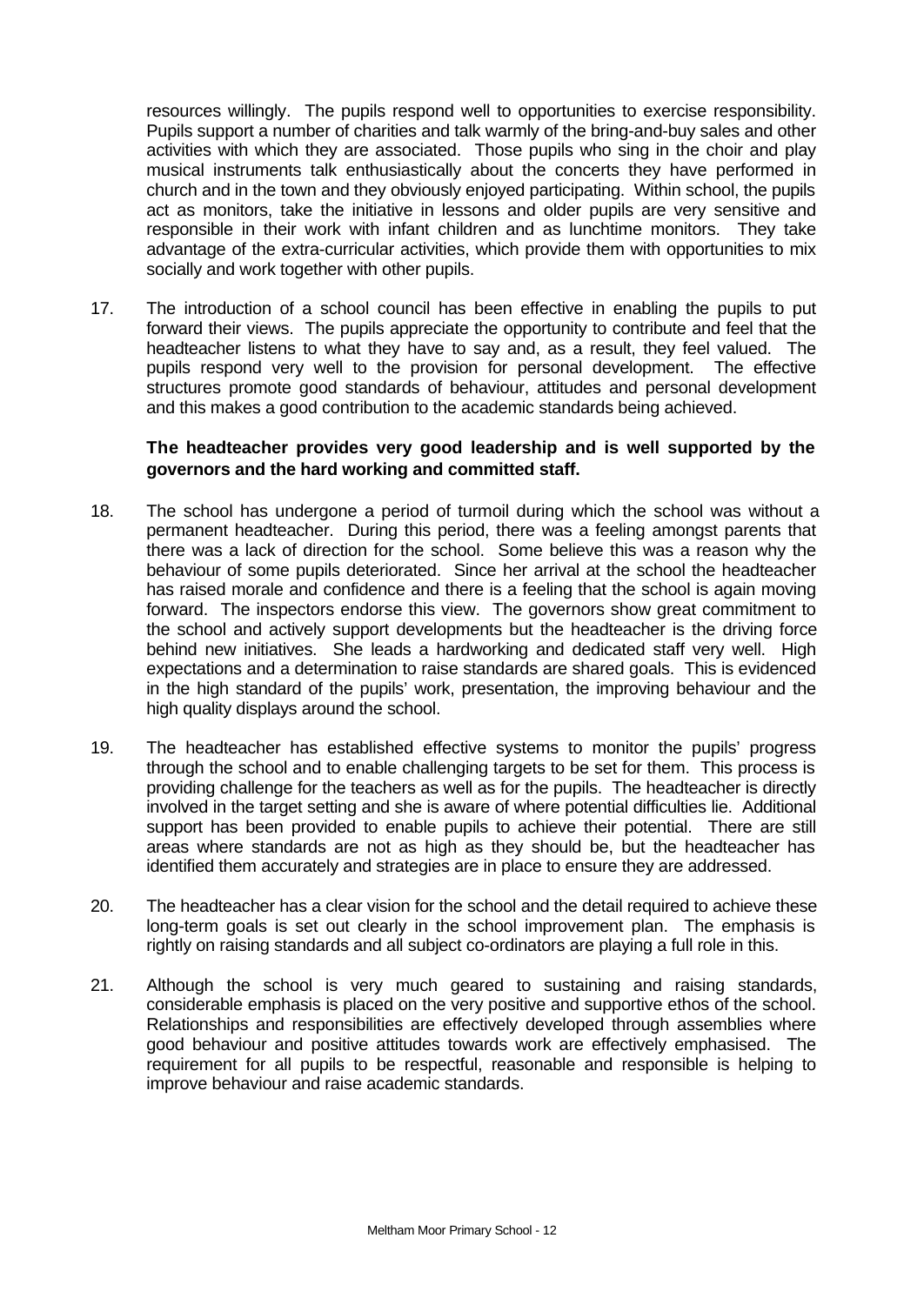# **WHAT COULD BE IMPROVED**

## **Standards achieved by the pupils in mathematics by the end of Key Stage 1.**

- 22. The 2001 National Curriculum test results for mathematics at the end of Key Stage 1 show attainment is well below average and this has been the picture for the last three years. Lesson observations and an analysis of the pupils' work show that a significant minority are not achieving the standards of which they are capable by the age of seven. This is particularly so for the more able pupils.
- 23. In lessons seen during the inspection, some pupils were presented with work that was insufficiently challenging and there was a lack of pace. In one lesson for example, the mental arithmetic activity took account of the pupils' different ability levels but this was not then transferred to the group work. The work for the more able pupils in particular, was too easy and did little to develop their mathematical knowledge. The inspectors' analysis of work confirmed this judgement.
- 24. There is an over-reliance on mundane and unchallenging work sheets which are frequently not dated and therefore make it difficult to determine the progress made by the pupils over time. The quality of marking is also too superficial and does not give the pupils guidance as to how they might improve their work. The teachers work hard but they need clear guidance as to how they can provide work at appropriate levels for all groups of pupils.

### **The development of writing skills throughout the school.**

25. The school has identified the need to improve the range and quality of writing throughout the school. Whilst there are some examples of reports, letters, diaries, play scripts and accounts, they are very limited in some classes. There is an overuse of worksheets and this has a tendency to inhibit the pupils' creativity, limit the amount they write and to prescribe how they should set out their work. Whilst they are useful as a guide it inhibits pupils, particularly the more able. The standard of handwriting is also affected by the use of worksheets.

# **WHAT SHOULD THE SCHOOL DO TO IMPROVE FURTHER?**

26. In order to improve standards and the quality of provision further, the headteacher, staff and governors should:

# **Raise standards in mathematics at the end of Key Stage 1 by**:

- ensuring the work is planned to meet the needs of pupils of all abilities, particularly the more able;
- reducing the reliance on mundane and undemanding worksheets;
- ensuring teachers' marking gives guidance as to how the pupils might improve their work.

# **Improve the development of writing skills throughout the school by:**

- providing the pupils with more opportunities to develop their writing skills in subjects such as history and geography;
- providing the pupils with more opportunities to write diaries, play scripts, reports and accounts;
- reducing the use of mundane worksheets for writing activities;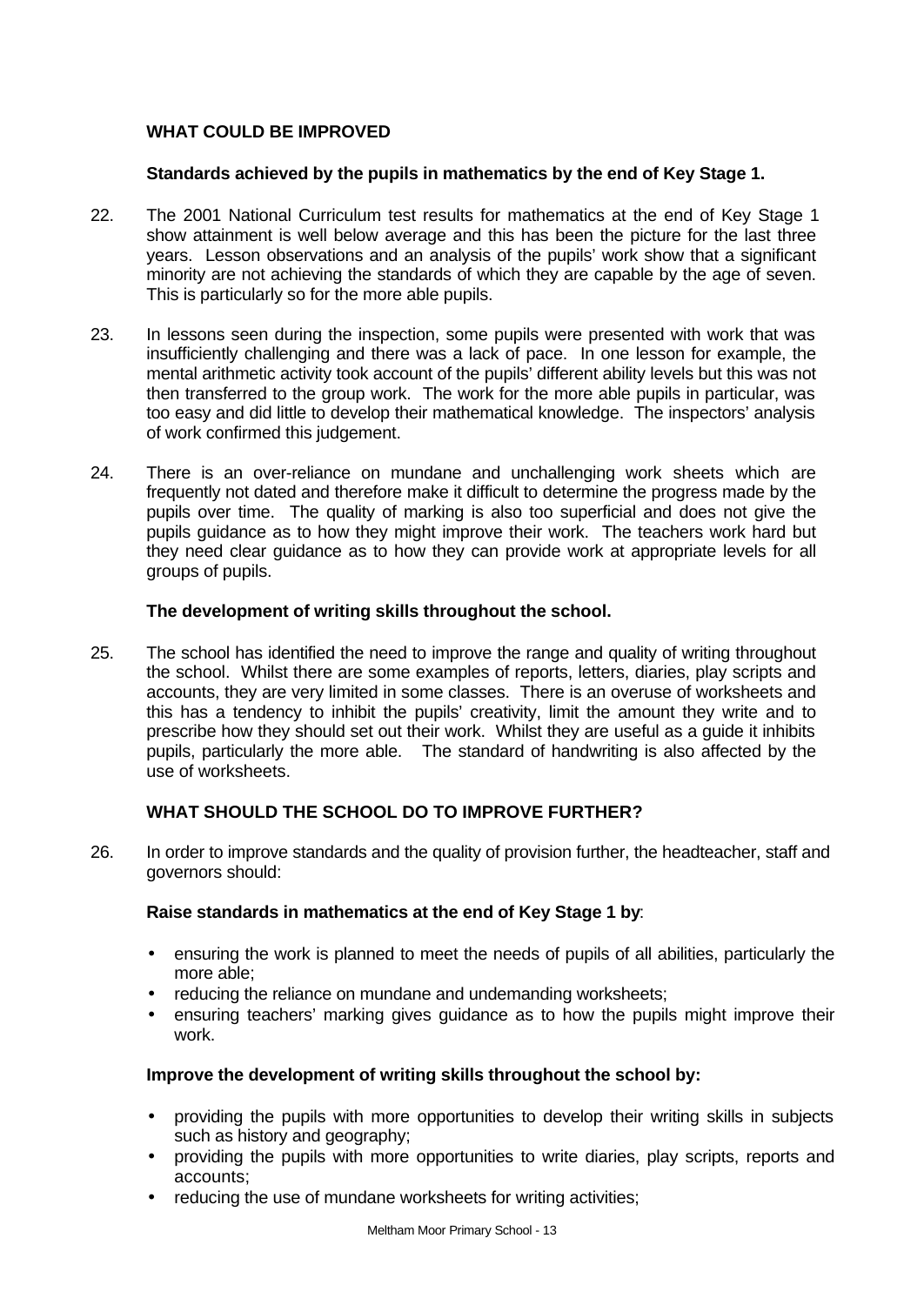# • monitoring the range and quality of writing. **PART C: SCHOOL DATA AND INDICATORS**

# *Summary of the sources of evidence for the inspection*

Number of lessons observed

Number of discussions with staff, governors, other adults and pupils

| 17 |  |
|----|--|
| 10 |  |

# *Summary of teaching observed during the inspection*

|            | Excellent | Very good | Good | Satisfactory | Unsatisfactor | Poor | Very Poor |
|------------|-----------|-----------|------|--------------|---------------|------|-----------|
| Number     |           | u         | 10   |              |               |      |           |
| Percentage |           | 18        | 59   | 23           |               |      |           |

*The table gives the number and percentage of lessons observed in each of the seven categories used to make judgements about teaching. Care should be taken when interpreting these percentages as each lesson represents more than six percentage points.*

# *Information about the school's pupils*

| Pupils on the school's roll                                           | Nurserv | $YR - Y6$ |
|-----------------------------------------------------------------------|---------|-----------|
| Number of pupils on the school's roll (FTE for part-time pupils)      | 18      | 243       |
| Number of full-time pupils known to be eligible for free school meals | N/A     | 62        |

*FTE means full-time equivalent.*

| Special educational needs                                           | Nurserv | $YR - Y6$ |
|---------------------------------------------------------------------|---------|-----------|
| Number of pupils with statements of special educational needs       | N/A     | 5         |
| Number of pupils on the school's special educational needs register | N/A     | 51        |

| English as an additional language                       | No of pupils |
|---------------------------------------------------------|--------------|
| Number of pupils with English as an additional language |              |

| Pupil mobility in the last school year                                       |    |  |  |
|------------------------------------------------------------------------------|----|--|--|
| Pupils who joined the school other than at the usual time of first admission | 10 |  |  |
| Pupils who left the school other than at the usual time of leaving           | b  |  |  |

# *Attendance*

#### **Authorised absence Unauthorised absence**

|             | %        |             | %    |
|-------------|----------|-------------|------|
| School data | -<br>4.1 | School data | ν. ι |

Meltham Moor Primary School - 14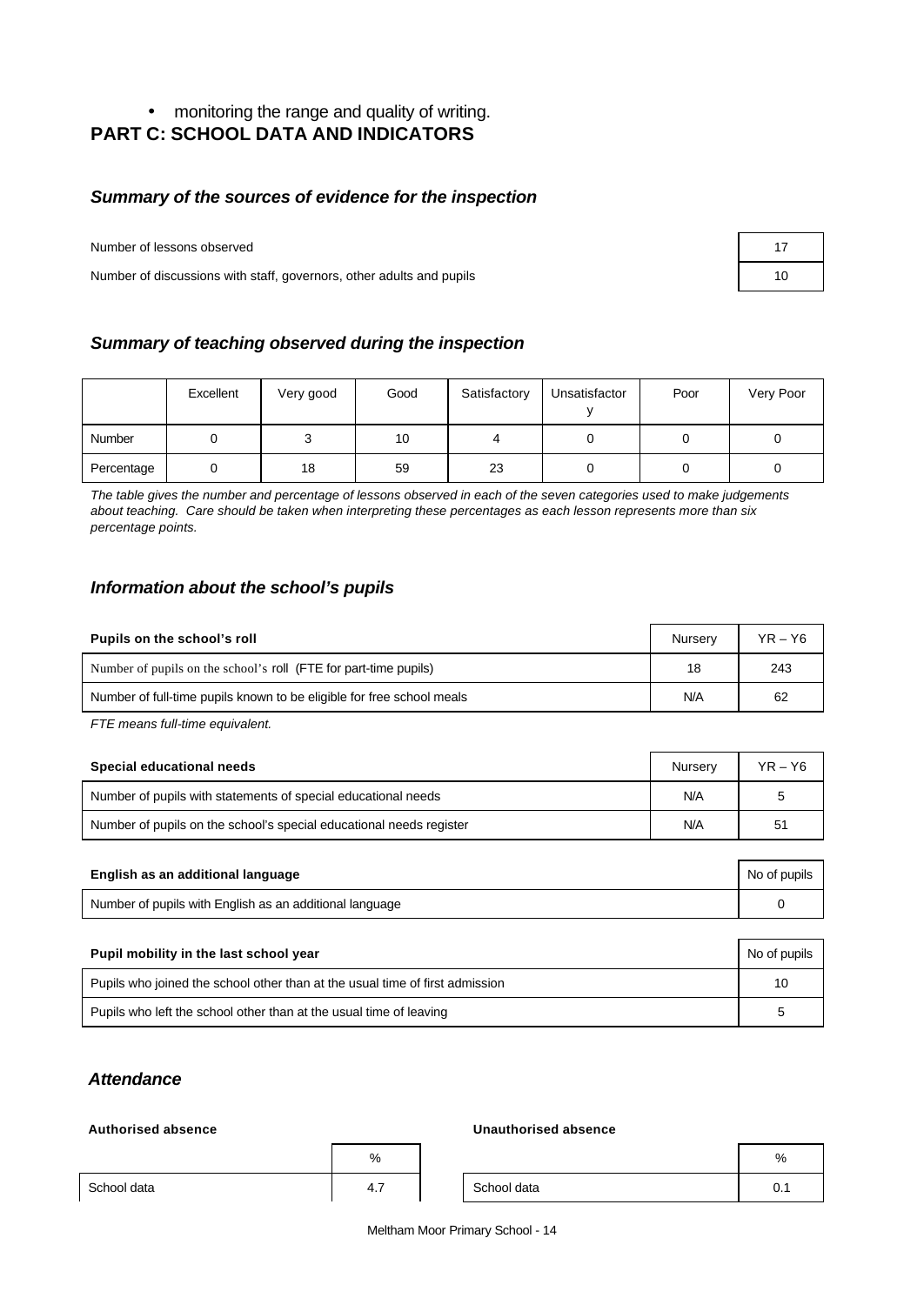| National c<br>mparative<br>data<br>⊶or⊷<br>. | ◡.◡ | data<br>nparative<br>JI Id<br>Ndill.<br>w<br>. | v.J |
|----------------------------------------------|-----|------------------------------------------------|-----|
|                                              |     |                                                |     |

*Both tables give the percentage of half days (sessions) missed through absence for the latest complete reporting year.*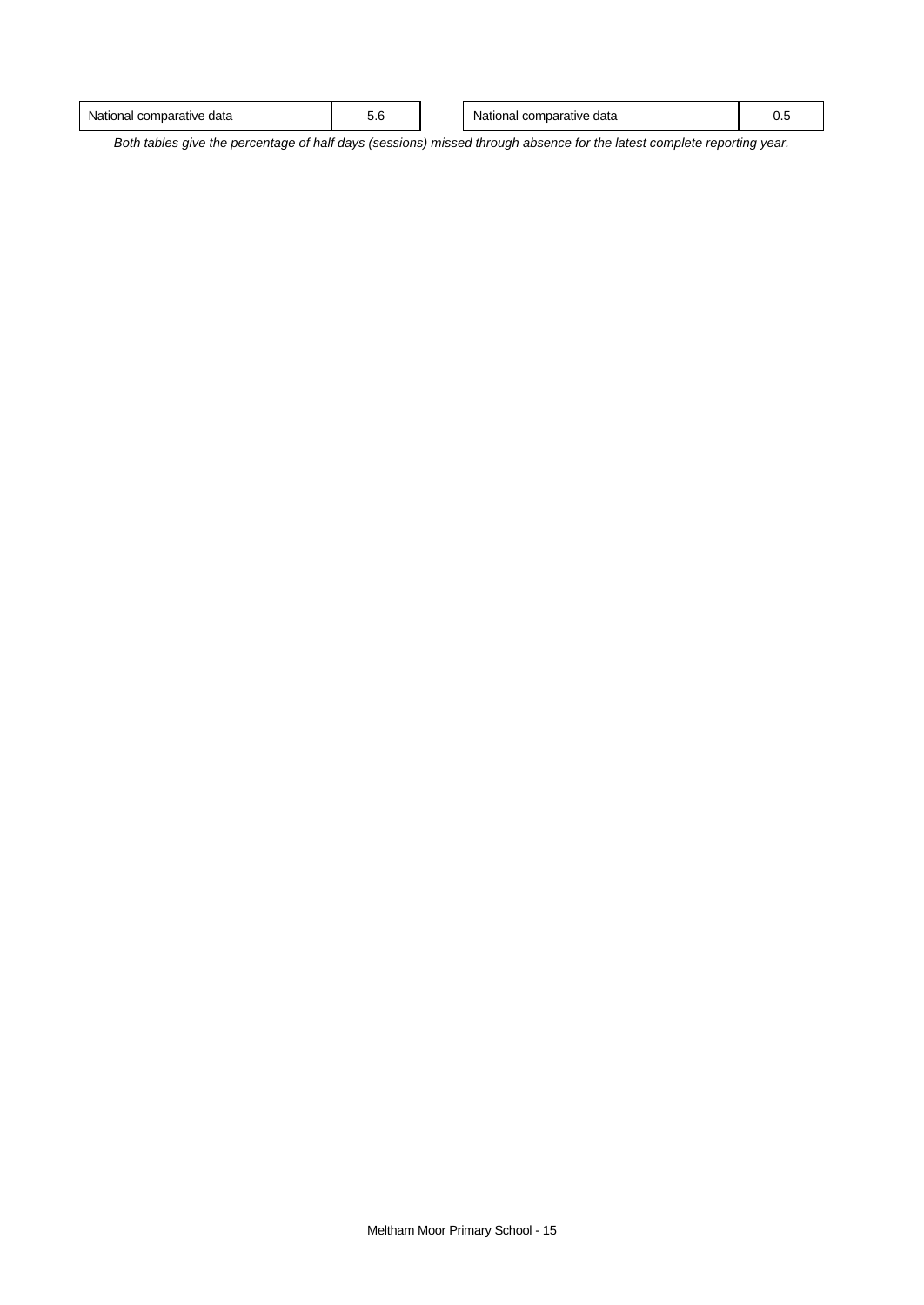|                                                                                        |             | Year    | <b>Boys</b> | Girls              | Total              |         |
|----------------------------------------------------------------------------------------|-------------|---------|-------------|--------------------|--------------------|---------|
| Number of registered pupils in final year of Key Stage 1 for the latest reporting year | 2001        | 26      | 27          | 53                 |                    |         |
|                                                                                        |             |         |             |                    |                    |         |
| <b>National Curriculum Test/Task Results</b>                                           |             | Reading |             | Writing            | <b>Mathematics</b> |         |
| Numbers of pupils at NC level 2<br>and above                                           | <b>Boys</b> | 21      |             | 22                 | 22                 |         |
|                                                                                        | Girls       | 25      | 25          |                    | 20                 |         |
|                                                                                        | Total       | 46      |             | 47                 |                    | 42      |
| Percentage of pupils                                                                   | School      | 87 (79) |             | 89 (82)            |                    | 79 (82) |
| at NC level 2 or above                                                                 | National    | 84 (83) |             | 86 (84)            |                    | 91 (90) |
|                                                                                        |             |         |             |                    |                    |         |
| English<br><b>Teachers' Assessments</b>                                                |             |         |             | <b>Mathematics</b> | <b>Science</b>     |         |
| Numbers of pupils at NC level 2                                                        | <b>Boys</b> | 22      | 23          |                    |                    | 25      |
|                                                                                        | Girle       | つつ      |             | 24<br>つら           |                    |         |

Girls 1 23 24 25

Total 45 47 50

# *Attainment at the end of Key Stage 1 (Year 2)*

*Percentages in brackets refer to the year before the latest reporting year.*

# *Attainment at the end of Key Stage 2 (Year 6)*

and above

|                                                                                        | Year | <b>Bovs</b> | <b>Girls</b> | Total |
|----------------------------------------------------------------------------------------|------|-------------|--------------|-------|
| Number of registered pupils in final year of Key Stage 2 for the latest reporting year | 2001 |             |              |       |

Percentage of pupils **School** 85 (79) 89 (79) 89 (79) 84 (88) at NC level 2 or above **National** 85 (84) 89 (88) 89 (88) 89 (88)

| <b>National Curriculum Test/Task Results</b> |             | English | <b>Mathematics</b> | <b>Science</b> |
|----------------------------------------------|-------------|---------|--------------------|----------------|
|                                              | <b>Boys</b> | 15      | 18                 | 19             |
| Numbers of pupils at NC level 4<br>and above | Girls       | 11      | 12                 | 13             |
|                                              | Total       | 26      | 30                 | 32             |
| Percentage of pupils                         | School      | 76 (75) | 88 (78)            | 94 (84)        |
| at NC level 4 or above                       | National    | 75 (75) | 71 (72)            | 87 (85)        |

| <b>Teachers' Assessments</b>                 | English     | <b>Mathematics</b> | <b>Science</b> |         |
|----------------------------------------------|-------------|--------------------|----------------|---------|
|                                              | <b>Boys</b> | 16                 | 18             | 19      |
| Numbers of pupils at NC level 4<br>and above | Girls       | 11                 | 11             | 13      |
|                                              | Total       | 27                 | 29             | 32      |
| Percentage of pupils                         | School      | 79 (75)            | 85 (75)        | 94 (75) |
| at NC level 4 or above                       | National    | 72 (70)            | 74 (72)        | 82 (79) |

*Percentages in brackets refer to the year before the latest reporting year.*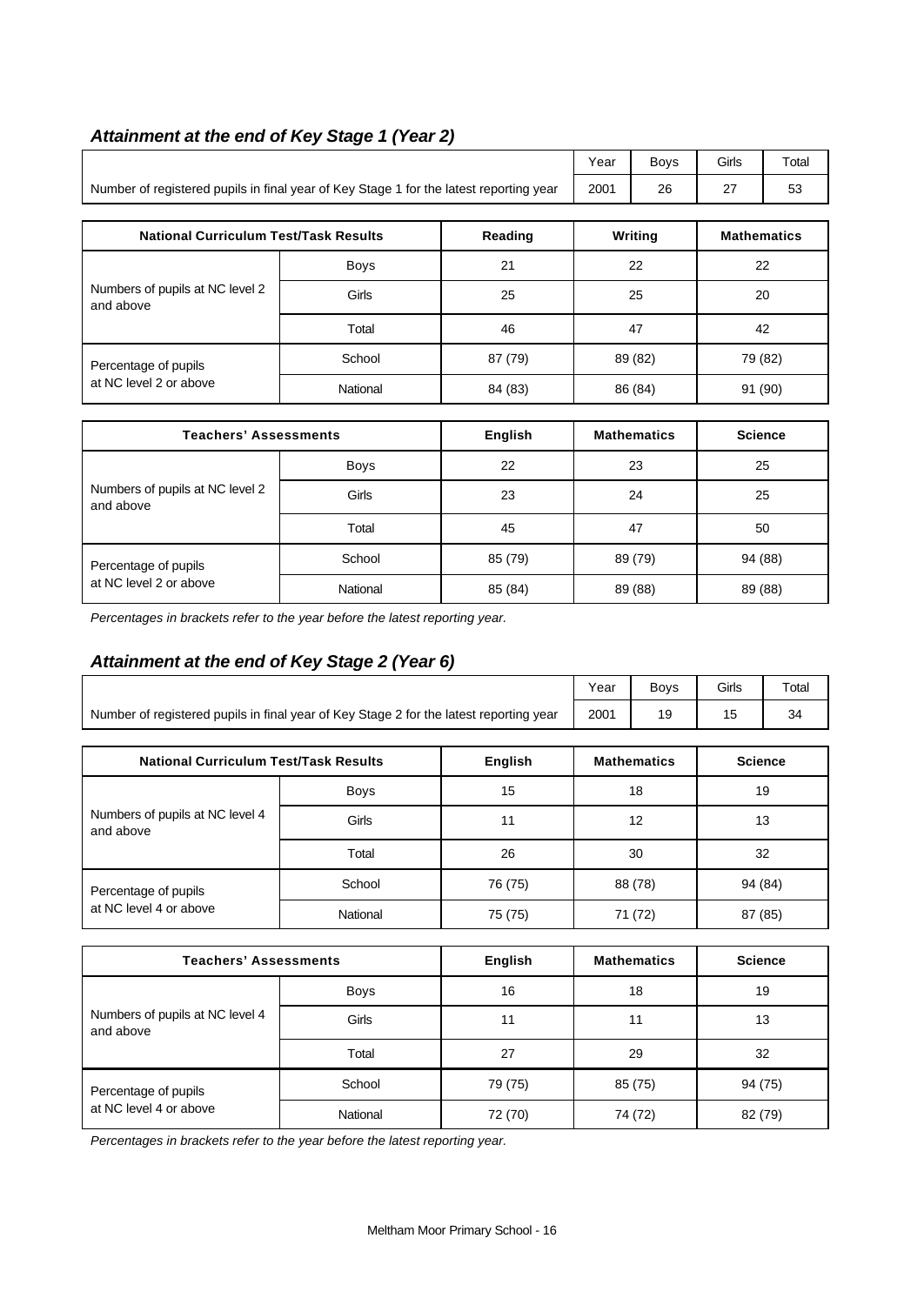|                                 | No of pupils |                              | Fixed period | Perma    |
|---------------------------------|--------------|------------------------------|--------------|----------|
| Black - Caribbean heritage      | 0            | Black - Caribbean heritage   | 0            | $\Omega$ |
| Black - African heritage        | 0            | Black - African heritage     | 0            | 0        |
| $Black - other$                 |              | $Black - other$              | 0            | 0        |
| Indian                          |              | Indian                       | 0            | 0        |
| Pakistani                       | 0            | Pakistani                    | 0            | $\Omega$ |
| Bangladeshi                     | 0            | Bangladeshi                  | 0            | 0        |
| Chinese                         | 0            | Chinese                      | 0            | 0        |
| White                           | 141          | White                        |              | 0        |
| Any other minority ethnic group | 0            | Other minority ethnic groups | 0            | 0        |

*This table refers to pupils of compulsory school age only.*

#### **Qualified teachers and classes: YR – Y6**

| Total number of qualified teachers (FTE) |      | Financial year | 2000/ |
|------------------------------------------|------|----------------|-------|
| Number of pupils per qualified teacher   | 24.7 |                |       |
| Average class size                       | 25.5 |                |       |

#### **Education support staff: YR - Y6**

| Total number of education support staff |     |
|-----------------------------------------|-----|
| Total aggregate hours worked per week   | 157 |

#### **Qualified teachers and support staff: nursery**

| Total number of qualified teachers (FTE) |    |
|------------------------------------------|----|
| Number of pupils per qualified teacher   | 24 |
| Total number of education support staff  |    |
| Total aggregate hours worked per week    | 35 |
| Number of pupils per FTE adult           | 16 |

*FTE means full-time equivalent.*

# *Recruitment of teachers*

| Number of teachers who left the school during the last two years                                               |  |
|----------------------------------------------------------------------------------------------------------------|--|
| Number of teachers appointed to the school during the last two years                                           |  |
|                                                                                                                |  |
| Total number of vacant teaching posts (FTE)                                                                    |  |
| Number of vacancies filled by teachers on temporary contract of a term or more (FTE)                           |  |
| Number of unfilled vacancies or vacancies filled by teachers on temporary contract of less than one term (FTE) |  |

*FTE means full-time equivalent.*

# *Ethnic background of pupils Exclusions in the last school year*

| No of pupils |                              | Fixed period | Permanent |
|--------------|------------------------------|--------------|-----------|
| ი            | Black - Caribbean heritage   | 0            | Ω         |
| ი            | Black - African heritage     | 0            | O         |
|              | $Black - other$              | 0            | 7         |
|              | Indian                       | 0            | Ω         |
| 0            | Pakistani                    | 0            | U         |
| O            | Bangladeshi                  | 0            |           |
| 0            | Chinese                      | 0            |           |
| 141          | White                        |              | ŋ         |
|              | Other minority ethnic groups |              |           |

*This table gives the number of exclusions of pupils of compulsory school age, which may be different from the number of pupils excluded.*

# *Teachers and classes Financial information*

| Total number of qualified teachers (FTE)      | 8    | Financial year |                                            | 2000/2001 |
|-----------------------------------------------|------|----------------|--------------------------------------------|-----------|
| Number of pupils per qualified teacher        | 24.7 |                |                                            |           |
| Average class size                            | 25.5 |                |                                            | £         |
| Education support staff: YR - Y6              |      |                | Total income                               | 518,301   |
| Total number of education support staff<br>8  |      |                | Total expenditure                          | 510,701   |
| Total aggregate hours worked per week<br>157  |      |                | Expenditure per pupil                      | 1,785     |
| Qualified teachers and support staff: nursery |      |                | Balance brought forward from previous year | 9.254     |
| Total number of qualified teachers (FTE)      |      |                | Balance carried forward to next year       | 16,854    |